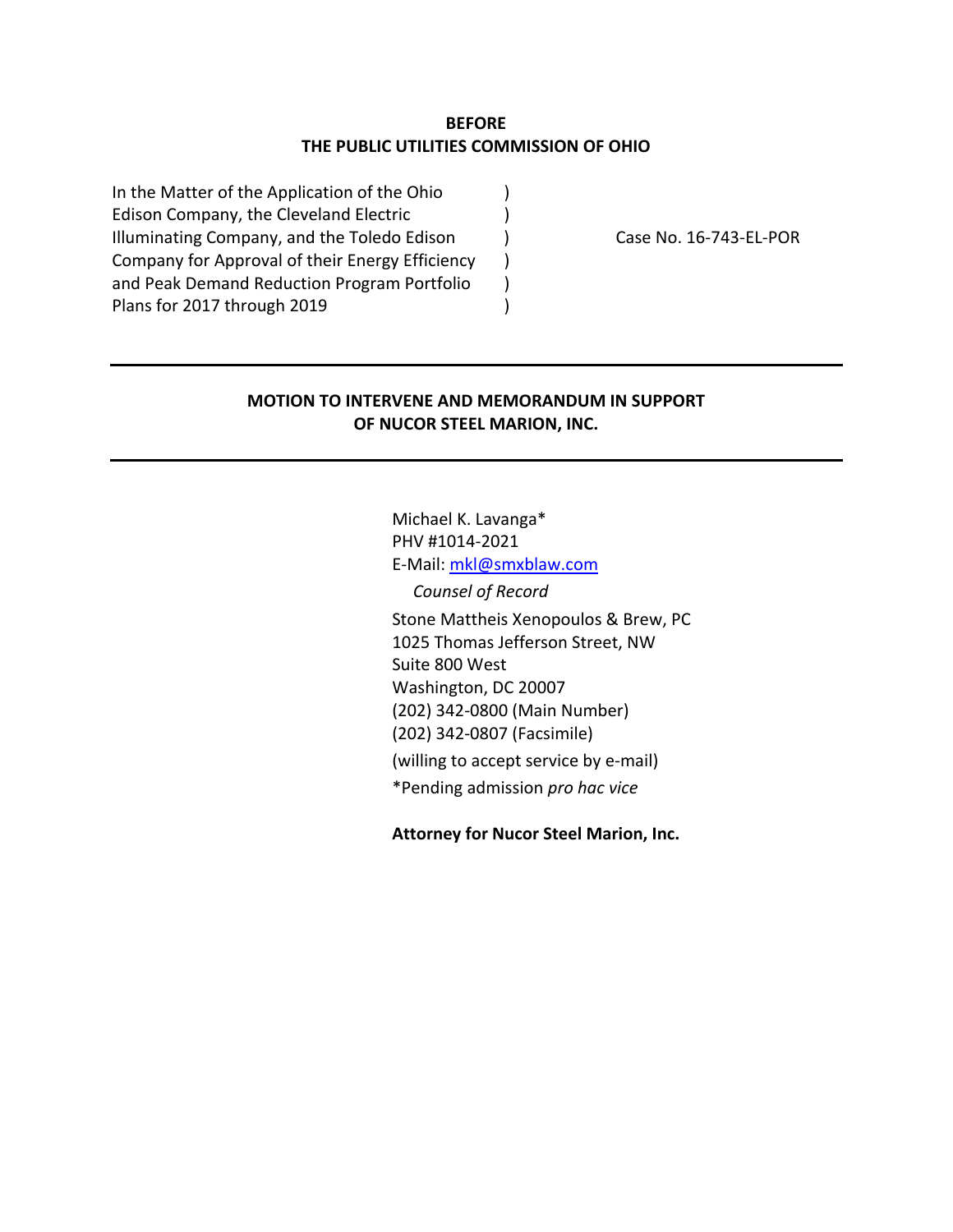# **BEFORE THE PUBLIC UTILITIES COMMISSION OF OHIO**

In the Matter of the Application of the Ohio  $\qquad \qquad$  ) Edison Company, the Cleveland Electric  $\qquad \qquad$  ) Illuminating Company, and the Toledo Edison (Case No. 16-743-EL-POR Company for Approval of their Energy Efficiency ) and Peak Demand Reduction Program Portfolio  $\qquad$  ) Plans for 2017 through 2019 (a)

# **MOTION TO INTERVENE AND MEMORANDUM IN SUPPORT OF NUCOR STEEL MARION, INC.**

## **I. MOTION FOR INTERVENTION**

Pursuant to Ohio Revised Code § 4903.221 and Ohio Administrative Code 4901-1-11,

Nucor Steel Marion, Inc. ("Nucor") respectfully moves the Public Utilities Commission of Ohio

(the "Commission") for leave to intervene in the above‐captioned docket, for the reasons more

fully set forth in the following Memorandum in Support.

#### **II. MEMORANDUM IN SUPPORT**

For purposes of considering requests for leave to intervene in a Commission proceeding,

O.A.C. 4901‐1‐11(A) provides that:

Upon timely motion, any person shall be permitted to intervene in a proceeding upon a showing that: . . . (2) The person has a real and substantial interest in the proceeding, and the person is so situated that the disposition of the proceeding may, as a practical matter, impair or impede his or her ability to protect that interest, unless the person's interest is adequately represented by existing parties.

Further, R.C.  $\S$  4903.221(B) and O.A.C. 4901-1-11(B) provide that the Commission, in

ruling upon applications to intervene in its proceedings, shall consider the following criteria: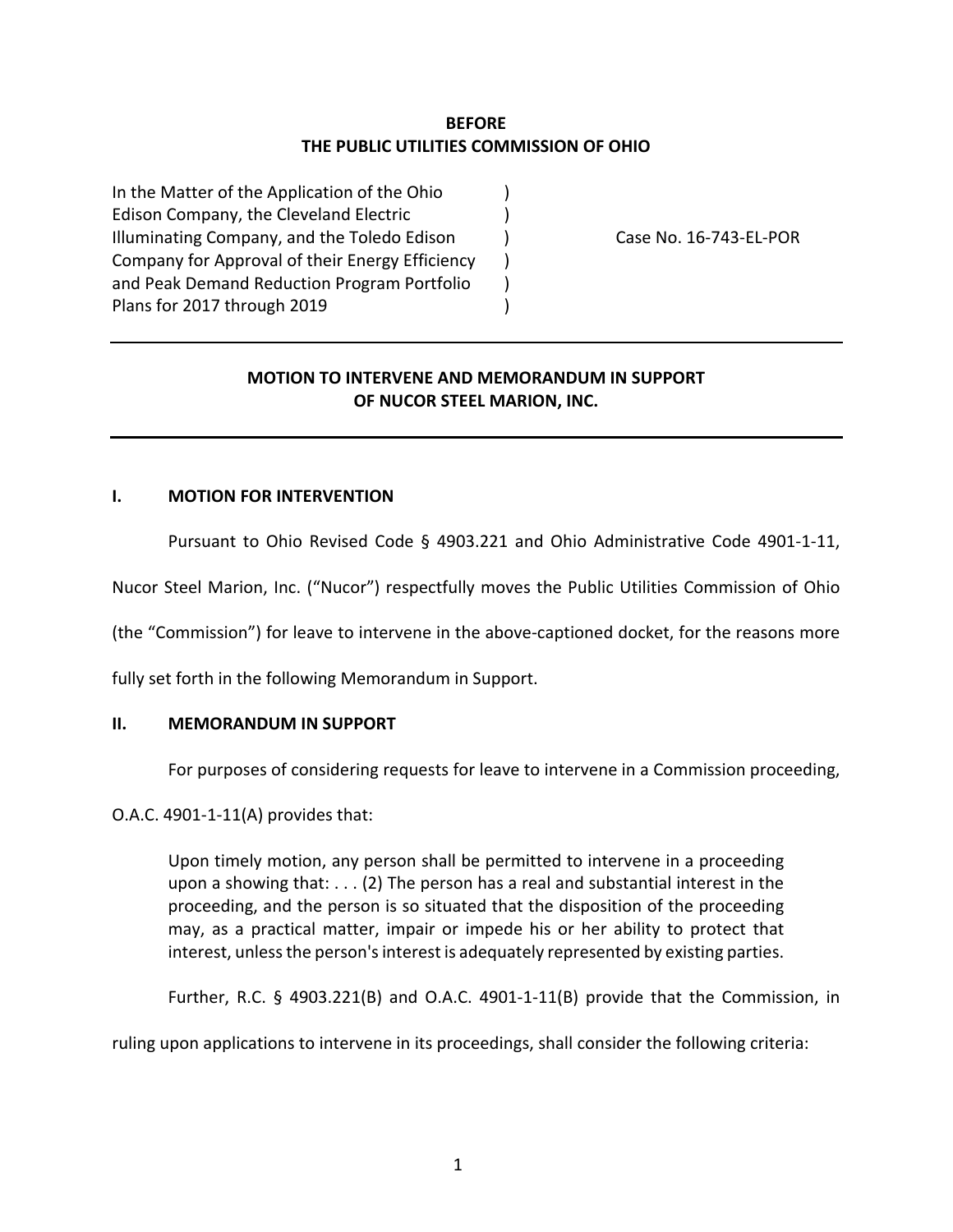(1) The nature and extent of the prospective intervenor's interest; (2) The legal position advanced by the prospective intervenor and its probable relation to the merits of the case; (3) Whether the intervention by the prospective intervenor will unduly prolong or delay the proceedings; (4) Whether the prospective intervenor will significantly contribute to full development and equitable resolution of the factual issues.

O.A.C. 4901‐1‐11(B) also provides that an additional factor in considering a request to intervene will be the extent to which the person's interest is represented by existing parties.

Nucor is a large industrial consumer of electricity delivered to it by the Ohio Edison Company ("Ohio Edison"). Nucor uses electricity throughout its operations, but in particular, Nucor uses substantial quantities of electricity to melt steel scrap, recycling it to make new steel. The cost of electricity is critical to Nucor's competitiveness in the national and international steel markets. Additionally, Nucor takes service under Ohio Edison's Economic Load Response rider ("Rider ELR").

On February 24, 2021, the Commission issued its Fifth Entry on Rehearing in the above captioned proceeding, granting the Office of the Ohio Consumers' Counsel's Application for Rehearing to allow parties to submit comments on whether Rider ELR is an energy efficiency program under R.C. § 4928.66. As a large industrial customer of Ohio Edison that takes service under Rider ELR, the outcome of this proceeding will have a significant effect on Nucor. Accordingly, Nucor has direct, real, and substantial interests in this proceeding. Moreover, Nucor is so situated that the disposition of this proceeding without Nucor's ability to fully participate in this proceeding will prejudice and impede Nucor's ability to protect its substantial business interests.

Other parties participating in this proceeding do not represent Nucor's specific interests, and Nucor's unique perspectives will contribute to the full, equitable, and expeditious resolution

2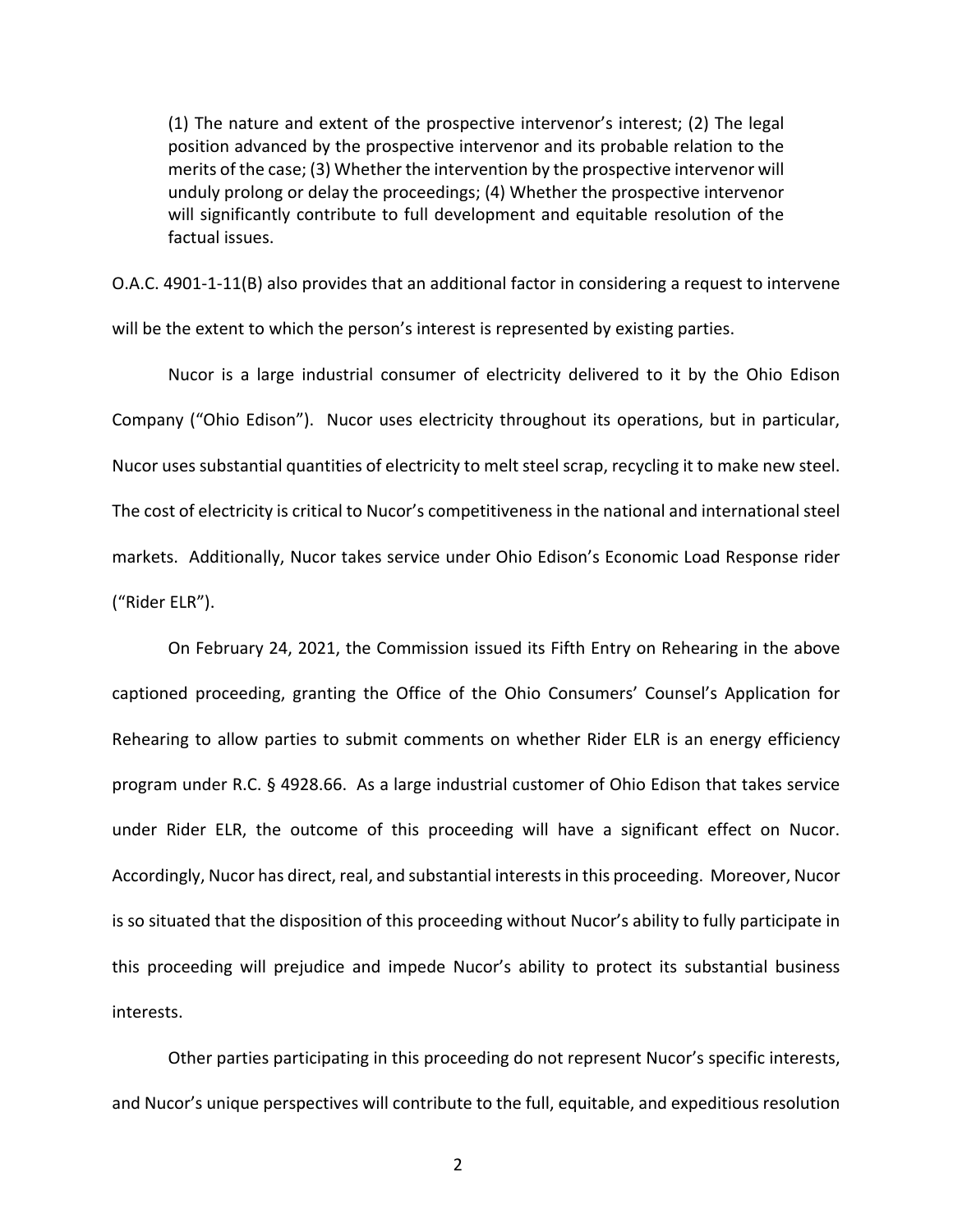of this proceeding. Nucor's intervention will not unduly delay the proceeding, or unjustly prejudice the interests of any existing party to this proceeding.

In the event that the Commission does not consider this intervention timely, both the Ohio Revised Code and the Commission's regulations provide for late intervention.<sup>1</sup> The combined effect of R.C. § 4903.221(A) and O.A.C. 4901‐1‐11(F) is that the Commission may grant late intervention for good cause under extraordinary circumstances. While Ohio law does not provide a definition of "extraordinary circumstances," the Commission has granted late intervention in many different situations.2

Nucor submits that extraordinary circumstances exist that warrant granting late intervention. Rider ELR is not a portfolio program adopted pursuant to R.C. § 4928.66 so Nucor did not anticipate that possible termination of Rider ELR pursuant to R.C. § 4928.66(G) would become an issue in this case. Nevertheless, since the Fifth Entry on Rehearing asks for comments on this issue, and since termination of Rider ELR would adversely impact Nucor, Nucor now has a direct and substantial interest in this case. Also, the Commission should not consider the possible termination of Rider ELR without allowing customers currently on the rider an opportunity to be heard. Finally, Nucor is willing to accept the record in this case as it stands.

<sup>1</sup> *See* R.C. § 4903.221(A); Ohio Adm. Code 4901‐1‐11(F).

 $2$  For example, in Case No. 04-169-EL-UNC, the Commission granted the late intervention of the Ohio Hospital Association, finding that good cause and extraordinary circumstances existed to grant late intervention when the Ohio Hospital Association was unfamiliar with the issues in the proceeding and the potential impact on its members' operations. *In the Matter of the Application of Columbus Southern Power Company and Ohio Power Company for Approval of a Post‐Market Development Period Rate Stabilization Plan*, Case No. 04‐169‐EL‐UNC, Entry at 2‐3 (June 1, 2004). The Commission has also granted late motions to intervene upon reopening the record in a proceeding on its own motion to consider additional briefing on specific issues that the parties did not expect to be raised in that proceeding. *In the Matter of the Long‐Term Forecast Report of Ohio Power Company and Related Matters*, Case Nos. 10‐501‐EL‐FOR & 10‐502‐EL‐FOR, Opinion and Order at 11‐13 (January 9, 2013).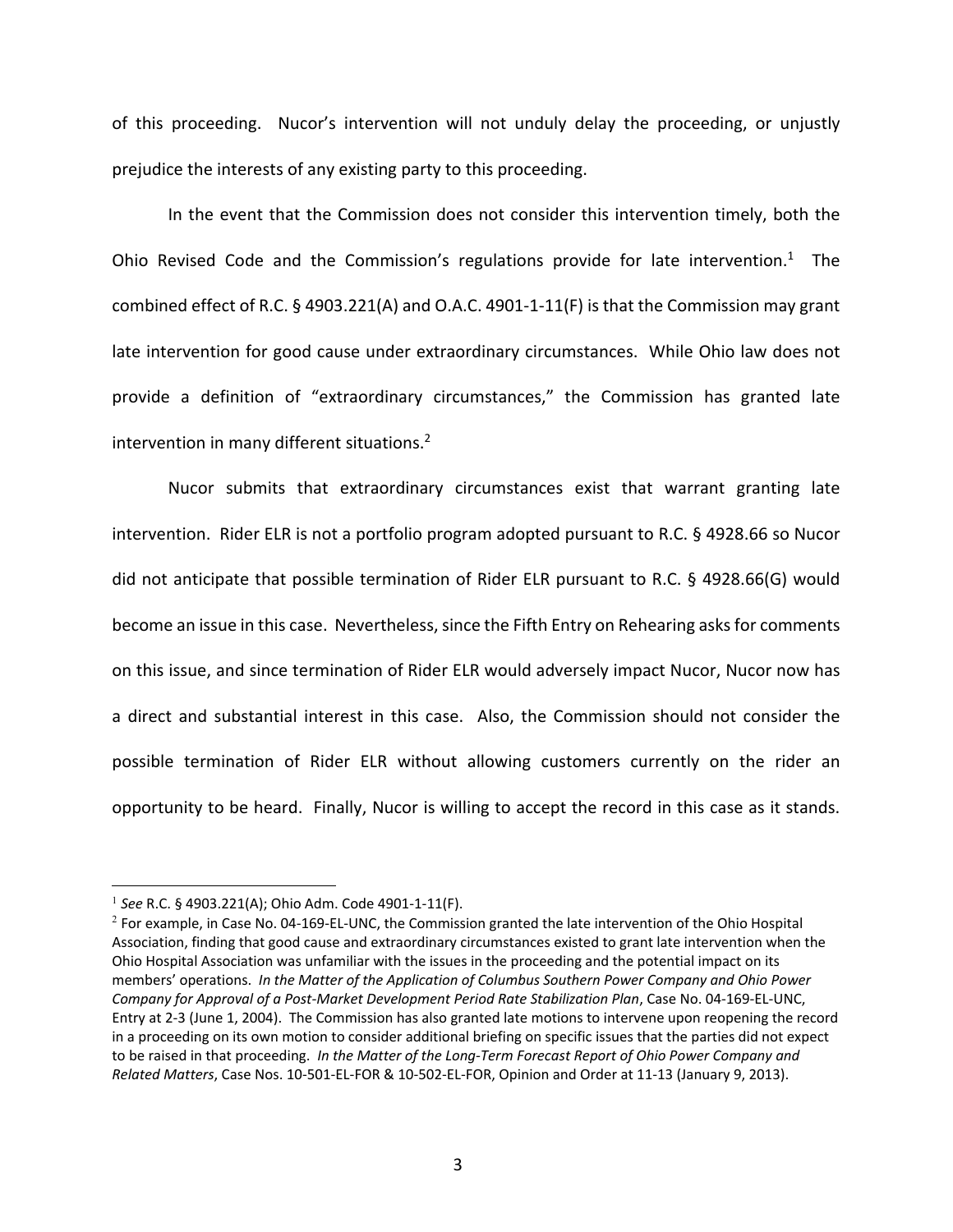Accordingly, Nucor's request for late intervention should be granted.

## **III. CONCLUSION**

For the reasons set forth above, Nucor respectfully requests the Commission to grant

Nucor's request to intervene in the above‐captioned proceeding.

Respectfully submitted,

*/s/ Michael K. Lavanga* Michael K. Lavanga PHV #1014‐2021 *Counsel of Record*  Stone Mattheis Xenopoulos & Brew, PC 1025 Thomas Jefferson Street, NW Suite 800 West Washington, DC 20007 (202) 342‐0800 (Main Number) (202) 342‐0807 (Facsimile)

**Attorney for Nucor Steel Marion, Inc.**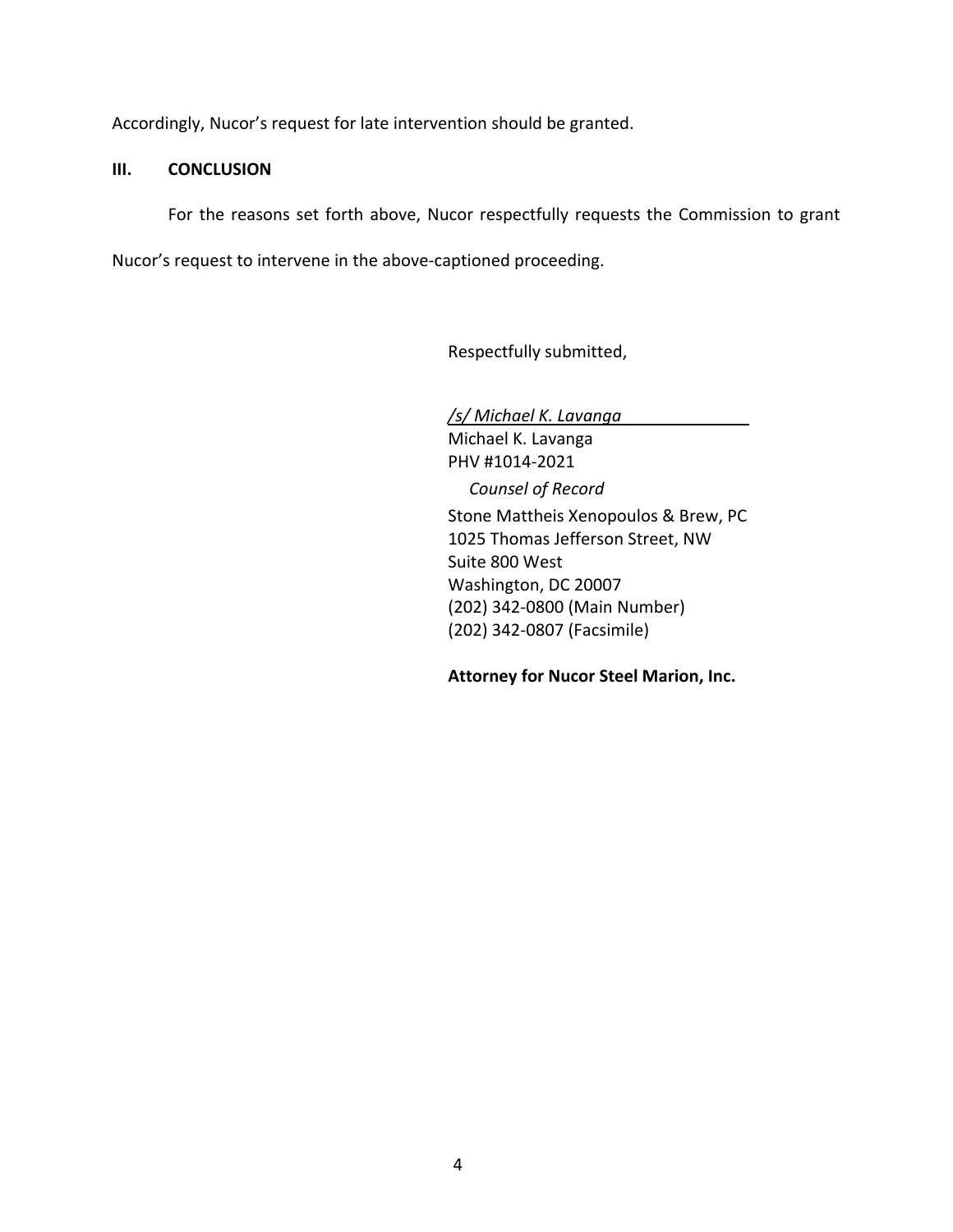## **CERTIFICATE OF SERVICE**

 In accordance with Rule 4901‐1‐05, Ohio Administrative Code, the PUCO's e‐filing system will electronically serve notice of the filing of this document on the parties referenced on the service list of the docket card who have electronically subscribed to this case. In addition, the undersigned certifies that a courtesy copy of the foregoing document is also being served (via electronic mail) on the 5th day of March, 2021 to the following:

> edanford@firstenergycorp.com bknipe@firstenergycorp.com KJKLaw@yahoo.com mrgladman@jonesday.com stostado@jonesday.com tdougherty@theoec.org mleppla@theoec.org jfinnigan@edf.org rkelter@elpc.org swilliams@nrdc.org christopher.healey@occ.ohio.gov John.Jones@ohioattorneygeneral.gov mwarnock@bricker.com dborchers@bricker.com dparram@bricker.com sechler@carpenterlipps.com rdove@keglerbrown.com joliker@igsenergy.com callwein@keglerbrown.com Bojko@carpenterlipps.com perko@carpenterlipps.com paul@carpenterlipps.com Lauren.augostini@puco.ohio.gov mkurtz@BKLlawfirm.com kboehm@BKLlawfirm.com jkylercohn@BKLlawfirm.com

> > */s/ Michael K. Lavanga*  Michael K. Lavanga, Esq.